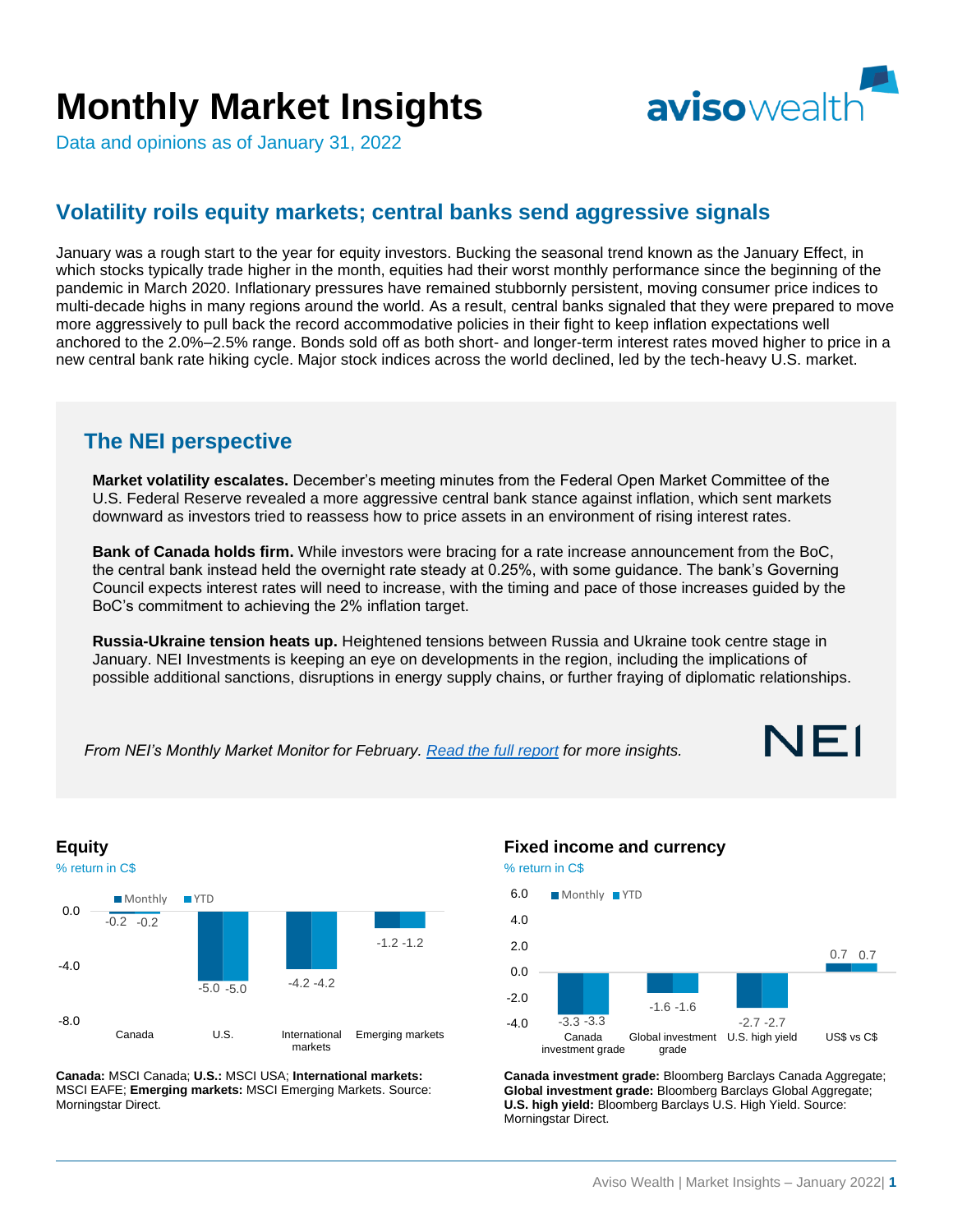

#### **Nation's housing market heats up, but leverage could increase as well**

The Canadian residential housing market continued its rise in 2021, on the back of a strong 2020. The MLS Home Price Index (HPI) rose a record 26.6% in 2021. A total of 667K transactions were completed in 2021, up 21% year over year. This was driven by a combination of factors such as ultra-low interest rates, a housing supply crunch, demand for more space amidst continued widespread remote work, and robust immigration levels despite the pandemic. The months-ofinventory (MOI) measure of the housing market stood at 1.6x at the end of 2021. This was the lowest level ever recorded, and significantly below the long-term average of 5x. In addition, the sales-to-new-listings ratio stood at 0.80x in December. Both indicators are good barometers of supply-demand balance, and attest to the strong bargaining power sellers command in the current market environment.

An interesting trend that developed during the year was the change in new mortgage originations between different buyer segments. While repeat homebuyers and first-time homebuyers continue to be the dominant segments, the strongest growth rate was seen in the investor segment. This was a contrast to 2020, when demand from "end users" (e.g., firsttime and repeat homebuyers purchasing their primary residence) was purported to be the primary catalyst driving housing strength. By Q2/2021, mortgages originated by investors were growing nearly 100% year over year, compared to 66% and 47% for repeat homebuyers and first-time homebuyers, respectively. This change in the mix of new mortgage originations in favour of investors is noteworthy, as it could heighten what the Bank of Canada has called "extrapolative expectations" for price appreciation. That's when the central bank observes that demand increases are driven more by expectations that prices will keep rising and less by fundamental factors such as population growth and housing starts.

The investor segment tends to carry larger total loan-to-income and total-debt-service ratios relative to other segments. As a result of that higher carried leverage, the gradual dominance of the investor segment in residential real estate tends to be correlate strongly with boom–bust cycles. A factor to closely watch will be what impact higher interest rates in 2022 will have on housing market strength, especially as it relates to demand from investors.



#### First-time home purchases, repeat homebuyers, investors move in tandem historically (y-o-y growth rates)

Source: TransUnion, regulatory filings of Canadian banks and Bank of Canada calculations. Last observation: Q2/2021.